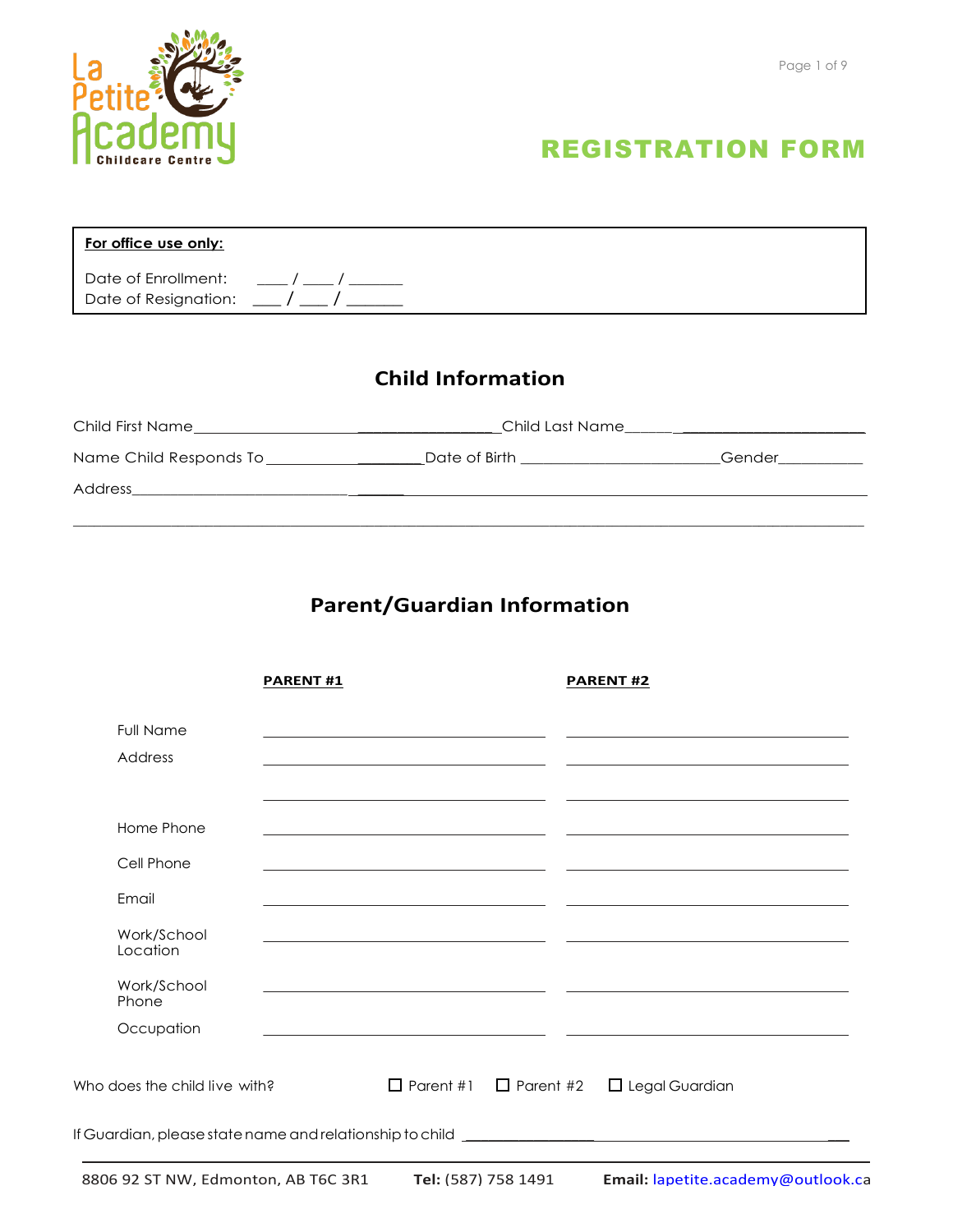



### **Persons Authorized to Pick up your Child (other than parents listed above)**

| Adult <sub>1</sub>                                                                                    |                                              |  |  |
|-------------------------------------------------------------------------------------------------------|----------------------------------------------|--|--|
|                                                                                                       |                                              |  |  |
|                                                                                                       |                                              |  |  |
| <b>Adult 2</b>                                                                                        |                                              |  |  |
|                                                                                                       |                                              |  |  |
|                                                                                                       |                                              |  |  |
| <b>Emergency Contacts (Living in Edmonton, Other than Parents)</b>                                    |                                              |  |  |
|                                                                                                       |                                              |  |  |
|                                                                                                       |                                              |  |  |
| Home Phone___________________________Cell Phone_________________Work Phone _________________________  |                                              |  |  |
|                                                                                                       |                                              |  |  |
|                                                                                                       |                                              |  |  |
| Home Phone___________________________Cell Phone_________________Work Phone ________________________   |                                              |  |  |
|                                                                                                       | Persons NOT Authorized to Pick up your Child |  |  |
|                                                                                                       |                                              |  |  |
|                                                                                                       |                                              |  |  |
| *Please note: If there is a Custody Agreement, please give details below. A copy of the custody order |                                              |  |  |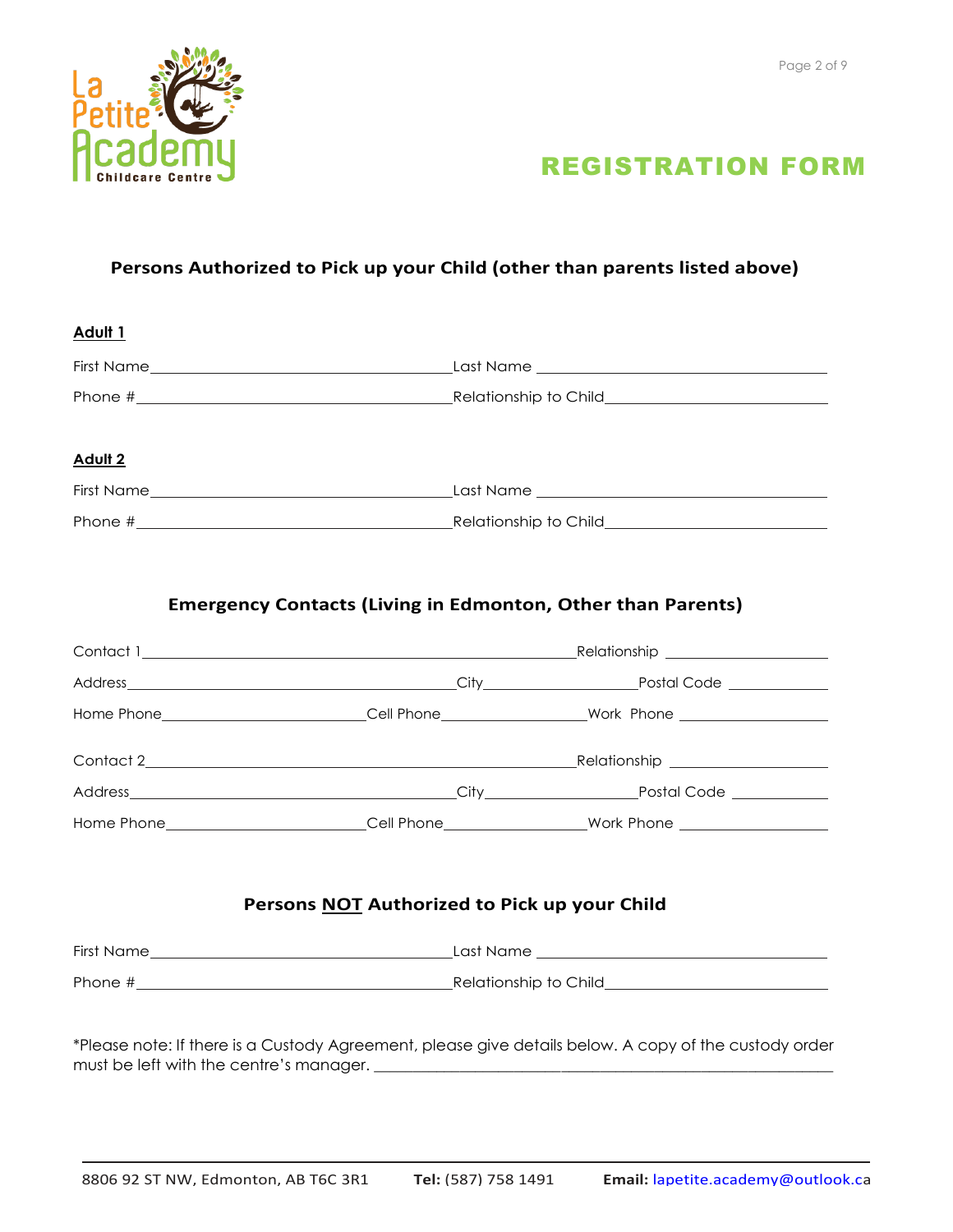



## **Emergency Health Information**

| Address: Address: Address: Address: Address: Address: Address: Address: Address: Address: Address: A |          |                |                |                                                                                                                                                                                            |  |   |    |
|------------------------------------------------------------------------------------------------------|----------|----------------|----------------|--------------------------------------------------------------------------------------------------------------------------------------------------------------------------------------------|--|---|----|
|                                                                                                      |          |                |                |                                                                                                                                                                                            |  |   |    |
|                                                                                                      |          |                |                |                                                                                                                                                                                            |  |   |    |
| <b>Consent for Emergency Care:</b>                                                                   |          |                |                |                                                                                                                                                                                            |  |   |    |
|                                                                                                      |          |                |                | authorize the staff of La Petite Academy Childcare Centre to call a medical                                                                                                                |  |   |    |
|                                                                                                      |          |                |                | practitioner or ambulance in the case of accident or illness of my child, if the parents cannot be reached                                                                                 |  |   |    |
| immediately.                                                                                         |          |                |                |                                                                                                                                                                                            |  |   |    |
|                                                                                                      |          |                |                |                                                                                                                                                                                            |  |   |    |
|                                                                                                      |          |                |                |                                                                                                                                                                                            |  |   |    |
|                                                                                                      |          |                |                |                                                                                                                                                                                            |  |   |    |
|                                                                                                      |          |                |                | <b>Toileting &amp; Napping</b>                                                                                                                                                             |  |   |    |
| Is your child toilet trained? $\Box$ Yes                                                             |          |                | $\Box$ No      | Does your child nap? $\Box$ Yes                                                                                                                                                            |  | П | No |
| Diaper required during nap time?                                                                     |          | $\Box$ Yes     |                | $\Box$ No                                                                                                                                                                                  |  |   |    |
| option of providing diapers and wipes for a \$45.00/month fee,                                       |          |                |                | To accommodate parents of children who are not potty trained, La Petite Academy Childcare Centre offer the                                                                                 |  |   |    |
|                                                                                                      |          |                |                | *Please note that the Centre uses two (2) brands of diapers and wipes for all children.<br>Allergies and skin sensitivities require parents to provide diapers and wipes for their child.) |  |   |    |
| Please choose one brand for diapers and one for wipes                                                |          |                |                |                                                                                                                                                                                            |  |   |    |
|                                                                                                      | Diapers: | $\Box$ Pampers | $\Box$ Huggies |                                                                                                                                                                                            |  |   |    |
|                                                                                                      | Wipes:   | $\Box$ Pampers | $\Box$ Huggies |                                                                                                                                                                                            |  |   |    |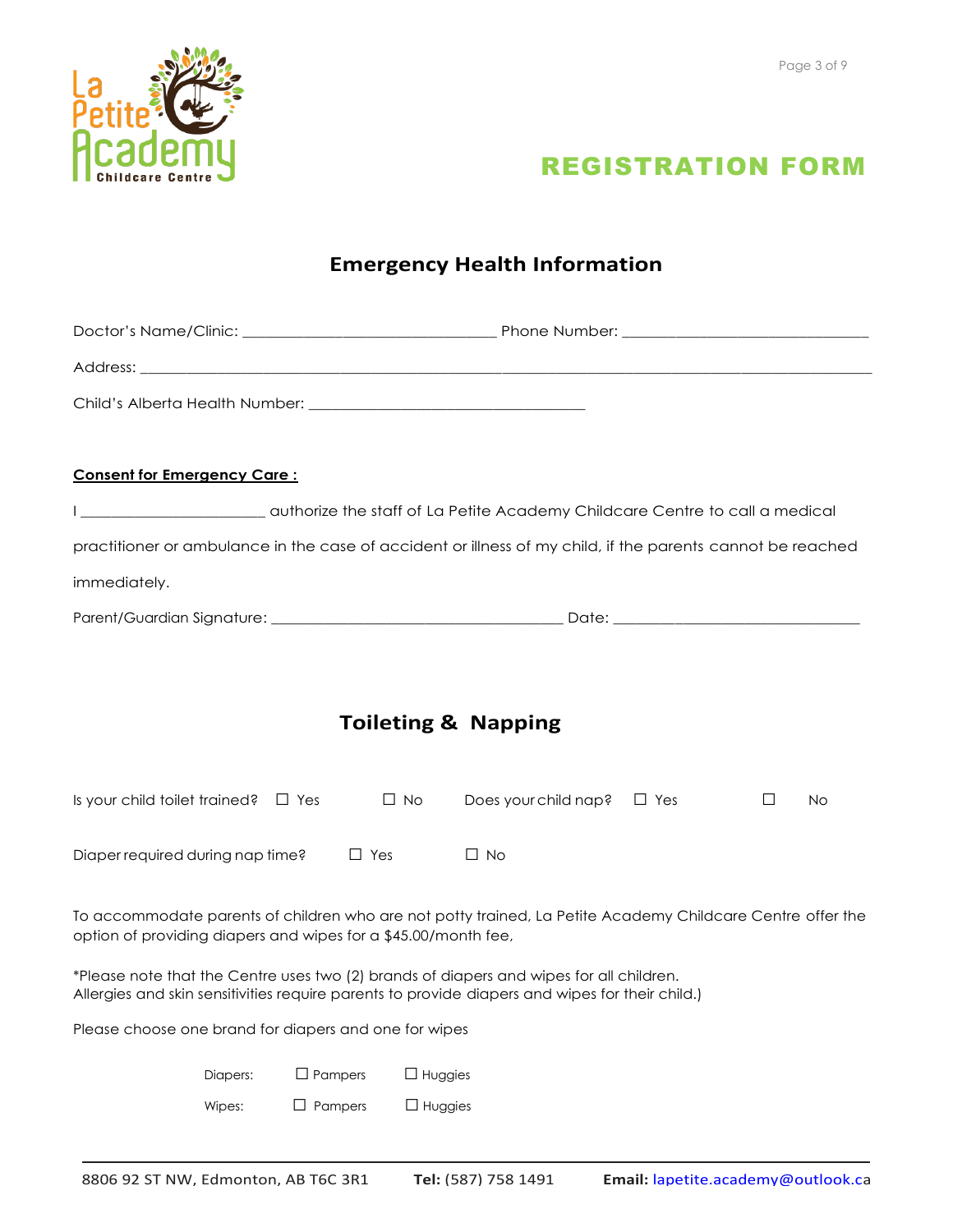



### **Administration of Rash cream :**

|                                            | give permission to the Centre to |  |  |
|--------------------------------------------|----------------------------------|--|--|
| administrate diaper rash cream, as needed. |                                  |  |  |
|                                            |                                  |  |  |

Parent/Guardian Date

\*Parents are required to provide the irritation cream of their choice.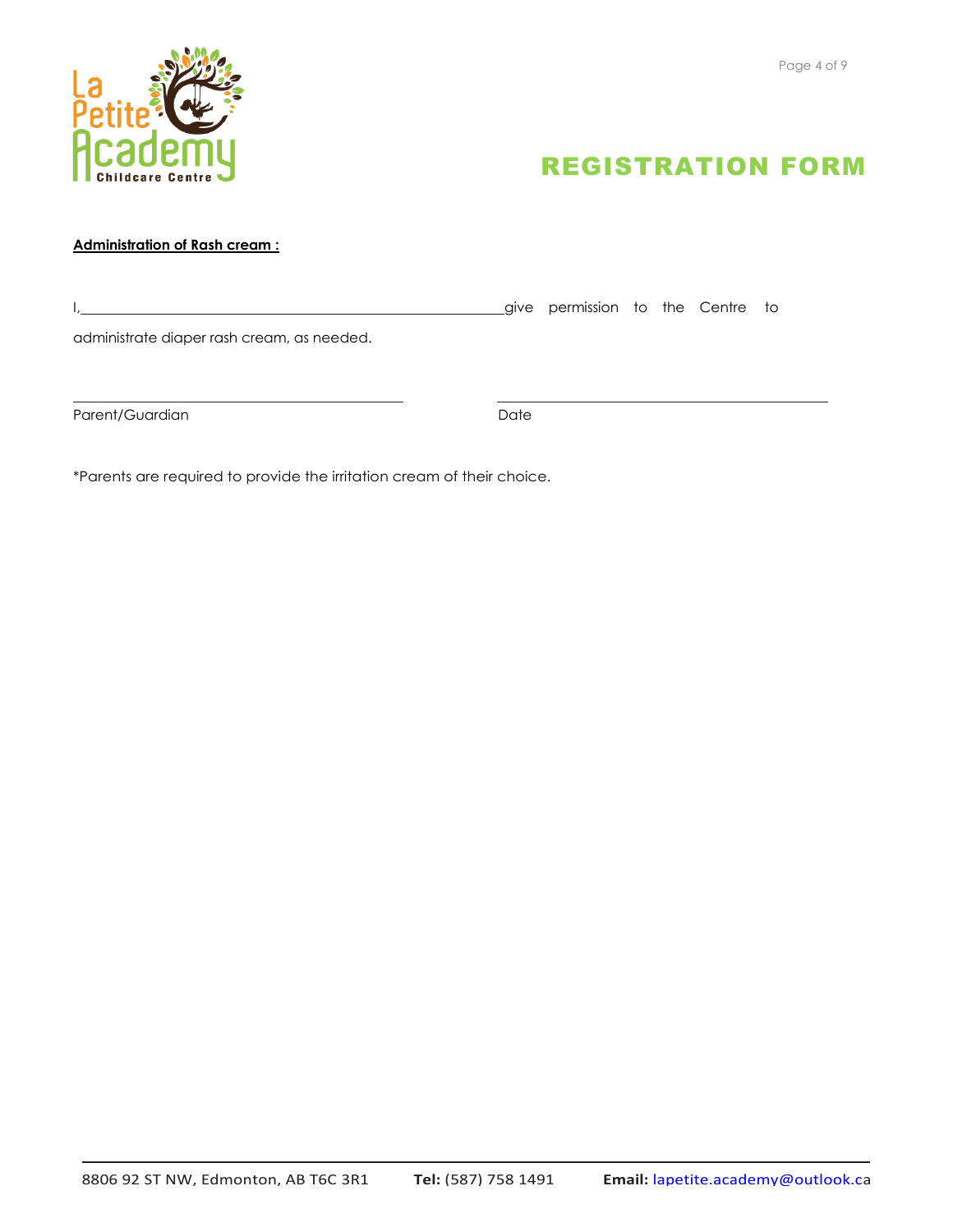



### **Medical Information**

1) Regular medication (s) and reasons for (please list):

2) Allergies/Reactions and treatment (please list):

3) Dietary Restrictions

4) Any concerns/issues regarding your child's health (seizures, asthma, vision, hearing, etc) (please list and describe):

5) Any concerns regarding your child's development (behaviour, speech, language, mobility, etc) (please list and describe):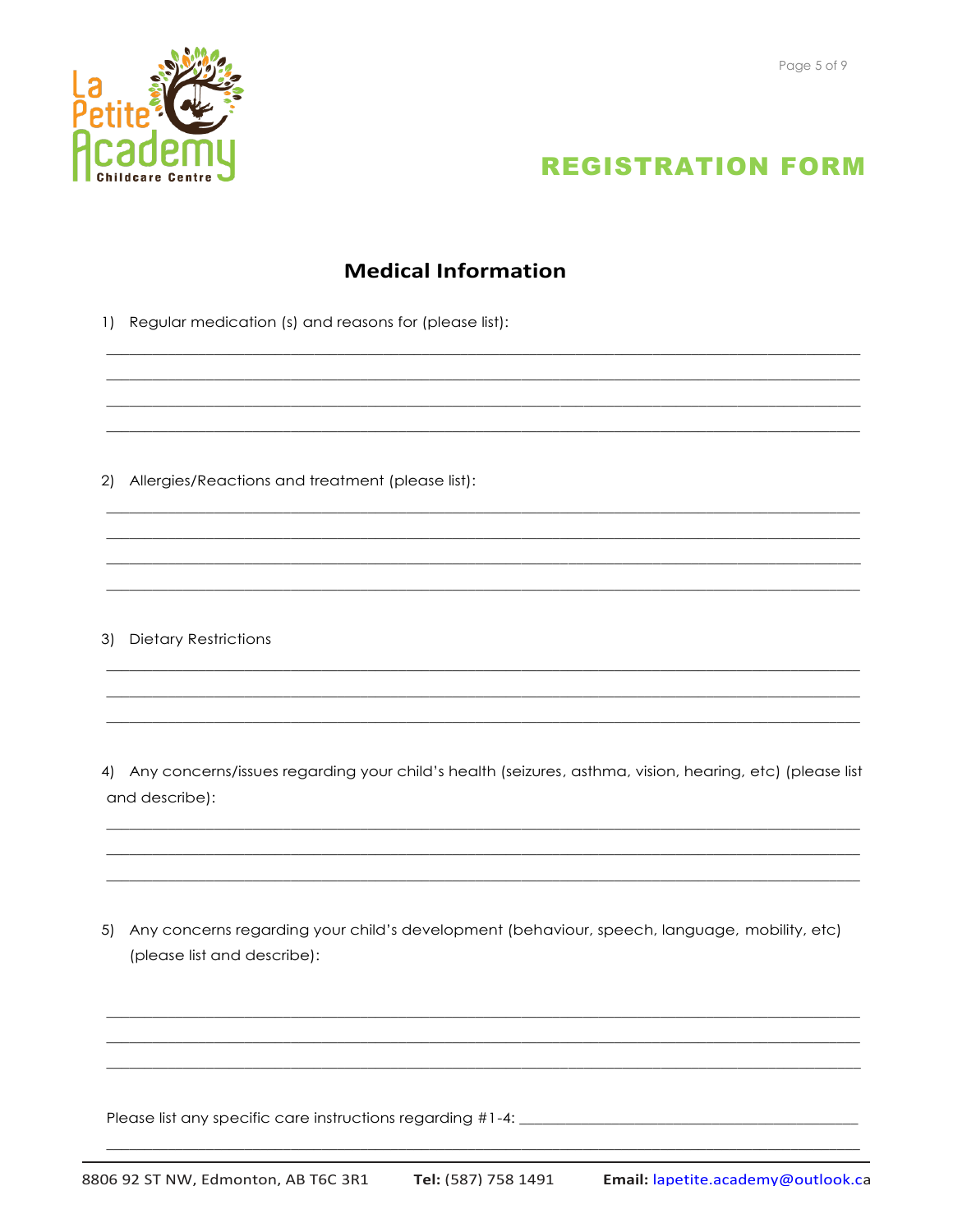



6) Other health care professionals involved in your child's life (Occupational Therapist/Physical Treatment, etc) :

#### **Group Experiences**

1) Has your child had previous Daycare experiences? If yes, how did he/she adapt?

2) What is/are your child's favorite toys/activities?

3) How does your child behave around other children (seeks others out, feels shy, etc)?

#### **Emotional**

1) How does your child react when left with unfamiliar people and/or in unfamiliar situations?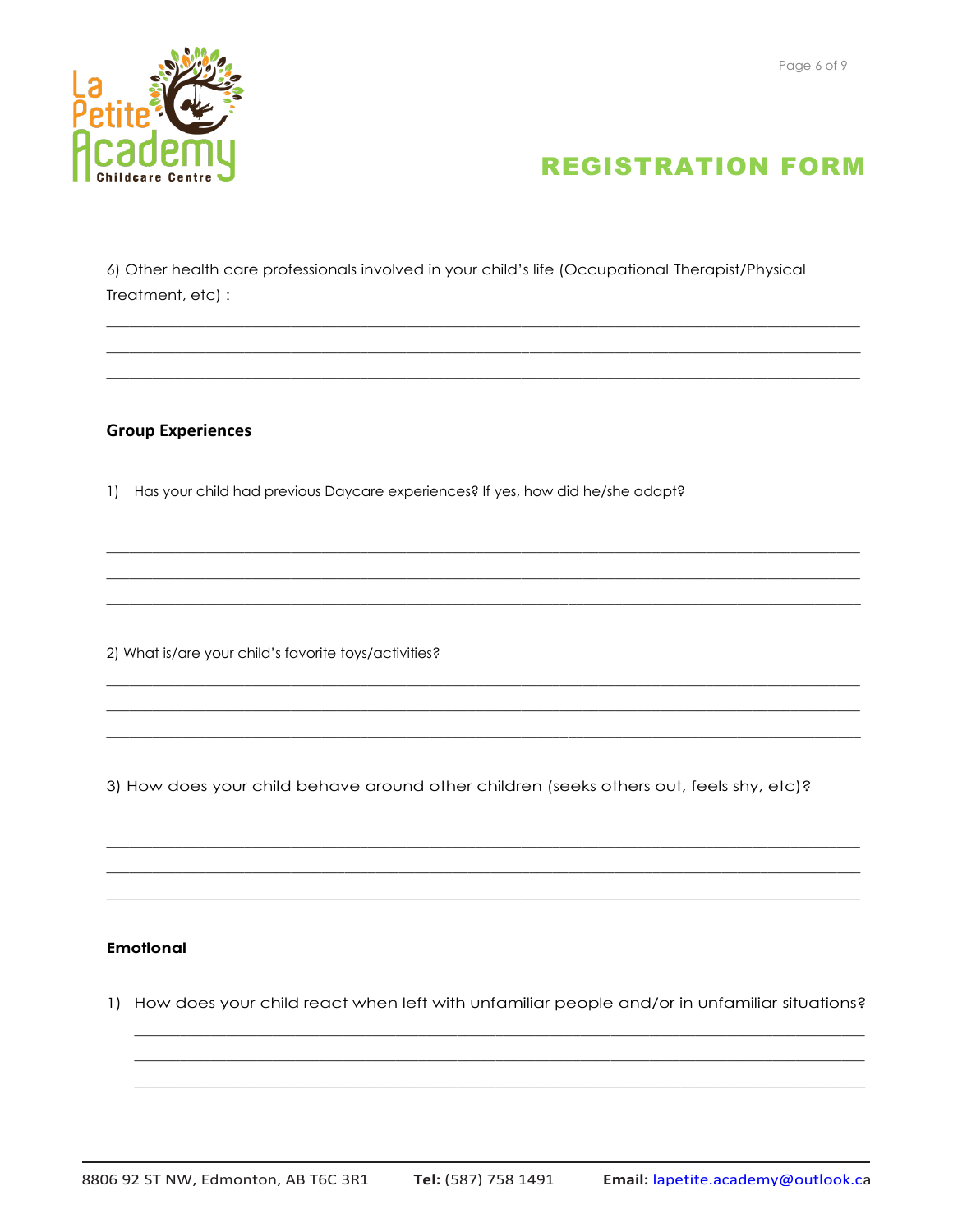

2) What suggestions do you have that would help staff ease your child's transition into the program?

 $\_$  ,  $\_$  ,  $\_$  ,  $\_$  ,  $\_$  ,  $\_$  ,  $\_$  ,  $\_$  ,  $\_$  ,  $\_$  ,  $\_$  ,  $\_$  ,  $\_$  ,  $\_$  ,  $\_$  ,  $\_$  ,  $\_$  ,  $\_$  ,  $\_$  ,  $\_$  ,  $\_$  ,  $\_$  ,  $\_$  ,  $\_$  ,  $\_$  ,  $\_$  ,  $\_$  ,  $\_$  ,  $\_$  ,  $\_$  ,  $\_$  ,  $\_$  ,  $\_$  ,  $\_$  ,  $\_$  ,  $\_$  ,  $\_$  ,  $\_$  ,  $\_$  ,  $\_$  ,  $\_$  ,  $\_$  ,  $\_$  ,  $\_$  ,  $\_$  ,  $\_$  ,  $\_$  ,  $\_$  ,  $\_$  ,  $\_$  ,  $\_$  ,  $\_$  ,  $\_$  ,  $\_$  ,  $\_$  ,  $\_$  ,  $\_$  ,  $\_$  ,  $\_$  ,  $\_$  ,  $\_$  ,  $\_$  ,  $\_$  ,  $\_$  ,  $\_$  ,  $\_$  ,  $\_$  ,  $\_$  ,  $\_$  ,  $\_$  ,  $\_$  ,  $\_$  ,  $\_$  ,  $\_$  ,  $\_$  ,  $\_$  ,  $\_$  ,  $\_$  ,  $\_$  ,  $\_$  ,  $\_$  ,  $\_$  ,  $\_$  ,  $\_$  ,  $\_$  ,  $\_$  ,  $\_$  ,  $\_$  ,  $\_$  ,  $\_$  ,  $\_$  ,  $\_$  ,  $\_$  ,  $\_$  ,  $\_$  ,  $\_$  ,  $\_$  ,  $\_$  ,  $\_$  ,  $\_$  ,  $\_$  ,  $\_$  ,  $\_$  ,  $\_$  ,  $\_$  ,  $\_$  ,  $\_$  ,  $\_$  ,  $\_$  ,  $\_$  ,  $\_$  ,

#### **Family Information**

1) Please list the name(s) of the significant people in your child's life (siblings, grandparents, etc):

 $\_$  ,  $\_$  ,  $\_$  ,  $\_$  ,  $\_$  ,  $\_$  ,  $\_$  ,  $\_$  ,  $\_$  ,  $\_$  ,  $\_$  ,  $\_$  ,  $\_$  ,  $\_$  ,  $\_$  ,  $\_$  ,  $\_$  ,  $\_$  ,  $\_$  ,  $\_$  ,  $\_$  ,  $\_$  ,  $\_$  ,  $\_$  ,  $\_$  ,  $\_$  ,  $\_$  ,  $\_$  ,  $\_$  ,  $\_$  ,  $\_$  ,  $\_$  ,  $\_$  ,  $\_$  ,  $\_$  ,  $\_$  ,  $\_$  ,  $\_$  ,  $\_$  ,  $\_$  ,  $\_$  ,  $\_$  ,  $\_$  ,  $\_$  ,  $\_$  ,  $\_$  ,  $\_$  ,  $\_$  ,  $\_$  ,  $\_$  ,  $\_$  ,  $\_$  ,  $\_$  ,  $\_$  ,  $\_$  ,  $\_$  ,  $\_$  ,  $\_$  ,  $\_$  ,  $\_$  ,  $\_$  ,  $\_$  ,  $\_$  ,  $\_$  ,  $\_$  ,  $\_$  ,  $\_$  ,  $\_$  ,  $\_$  ,  $\_$  ,  $\_$  ,  $\_$  ,  $\_$  ,  $\_$  ,  $\Box$ 

2) Primary language spoken at home: \_\_\_\_\_\_\_\_\_\_\_\_\_\_\_\_\_\_\_\_\_\_\_\_\_\_\_\_\_\_\_\_\_\_\_\_

3) Other languages spoken at home: \_\_\_\_\_\_\_\_\_\_\_\_\_\_\_\_\_\_\_\_\_\_\_\_\_\_\_\_\_\_\_\_\_\_\_\_\_

\_\_\_\_\_\_\_\_\_\_\_\_\_\_\_\_\_\_\_\_\_\_\_\_\_\_\_\_\_\_\_\_\_\_\_\_\_\_\_\_\_\_\_\_ \_\_\_\_\_\_\_\_\_\_\_\_\_\_\_\_\_\_\_\_\_\_\_\_\_

Signature of Parent Providing Information

Parent/Guardian Signature **Date** Date

\*Please Note: Alberta Health Authority & Licensing Staff may review this information as per legislation.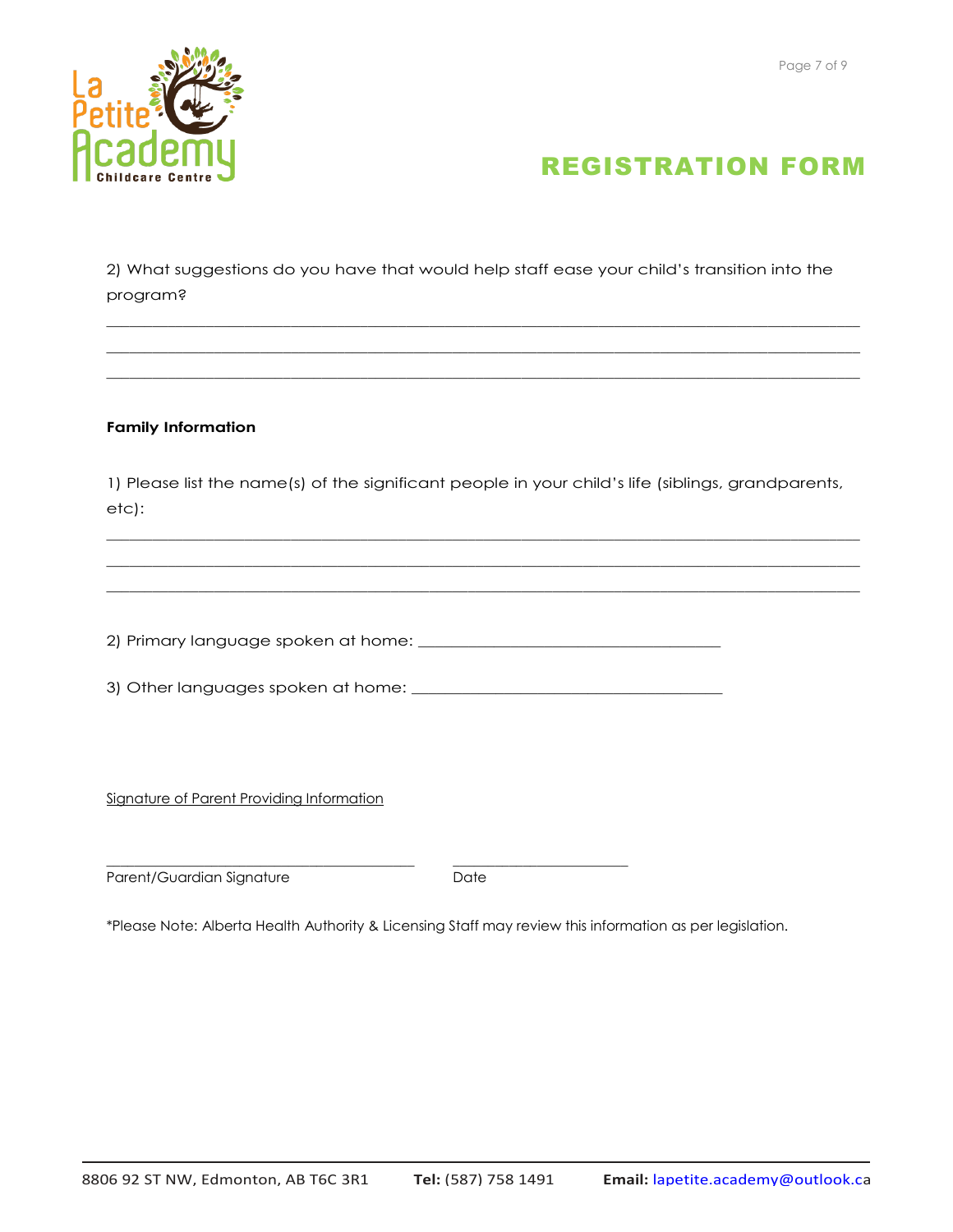



### **Photo Documentation Consent**

Documenting the Centre's activities is a part of our program. From time to time your child's picture may be taken. Pictures taken will be used as displays in the classroom only.

I, \_\_\_\_\_\_\_\_\_\_\_\_\_\_\_\_\_\_\_\_\_\_\_\_\_\_\_\_ understand that photos of my child may be taken as he/she takes part in the daily activities at the daycare. I give the staff of La Petite Academy Childcare Centre permission to take photos and display in the classroom.

Parent/Guardian Signature **Date** Date

\_\_\_\_\_\_\_\_\_\_\_\_\_\_\_\_\_\_\_\_\_\_\_\_\_\_\_\_\_\_\_\_\_\_\_\_\_\_\_\_\_\_\_\_ \_\_\_\_\_\_\_\_\_\_\_\_\_\_\_\_\_\_\_\_\_\_\_\_\_

\_\_\_\_\_\_\_\_\_\_\_\_\_\_\_\_\_\_\_\_\_\_\_\_\_\_\_\_\_\_\_\_\_\_\_\_\_\_\_\_\_\_\_\_ \_\_\_\_\_\_\_\_\_\_\_\_\_\_\_\_\_\_\_\_\_\_\_\_\_

## **Facebook Photo Documentation Consent**

La Petite Academy Childcare Centre has its own Facebook page. This page is a place to communicate, see updates on the daycare, view pictures of your child's day, and for people to see firsthand what La Petite Academy Childcare Centre is all about. To post any photos La Petite Academy Childcare Centre needs your written consent to do so. Please fill out the appropriate section below.

I, \_\_\_\_\_\_\_\_\_\_\_\_\_\_\_\_\_\_\_\_\_\_\_\_\_\_\_\_\_give La Petite Academy Childcare Centre permission to post photos of my child, \_\_\_\_\_\_\_\_\_\_\_\_\_\_\_, on their Facebook page. I understand that these photos can be viewed by anyone who uses Facebook.

Parent/Guardian Signature **Date** Date

OR

I, \_\_\_\_\_\_\_\_\_\_\_\_\_\_\_\_\_\_\_\_\_\_\_ do not give La Petite Academy Childcare Centre permission to post photos of my child, \_\_\_\_\_\_\_\_\_\_\_\_\_\_\_\_, on their Facebook page.